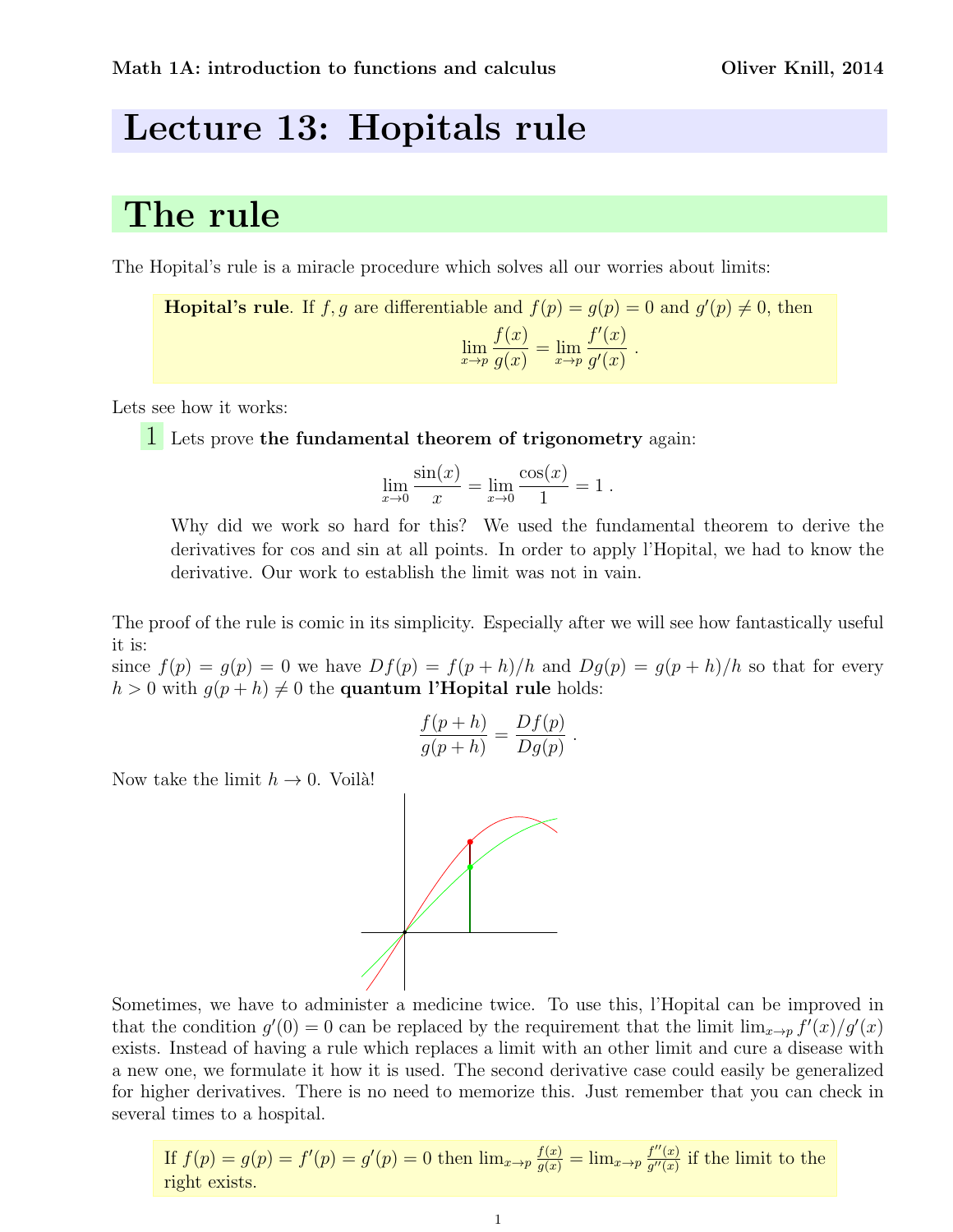- 2
- 2 Find the limit lim<sub>x→0</sub>(1-cos(x))/x<sup>2</sup>. This limit had been pivotal to compute the derivatives of trigonometric functions. Solution: differentiation gives

$$
\lim_{x \to 0} -\sin(x)/2x.
$$

Now apply l'Hopital again.

$$
\lim_{x \to 0} -\sin(x)/(2x) = \lim_{x \to 0} -\cos(x)/2 = -\frac{1}{2}.
$$

- **3** Problem. Find the limit  $f(x) = (\exp(x^2) 1)/\sin(x^2)$  for  $x \to 0$ .
- **4** Problem: What do you get if you apply l'Hopital to the limit  $[f(x+h) f(x)]/h$  as  $h \rightarrow 0?$

Answer: Differentiate both sides with respect to h! And then feel awsome!

5 Find  $\lim_{x\to\infty} x \sin(1/x)$ . Solution. Write  $y = 1/x$  then  $\sin(y)/y$ . Now we have a limit, where the denominator and nominator both go to zero.

The case when both sides converge to infinity can be reduced to the 0/0 case by looking at  $A = f/g = (1/g(x))/(1/f(x))$  which has the limit  $g'(x)/g^2(x)/f'(x)/f^2(x)$  $g'(x)/f'(x)((1/g)/(1/f))^2 = g'/f'(f^2/g^2) = (g'/f')A^2$ , so that  $A = f'(p)/g'(p)$ . We see:

If 
$$
\lim_{x \to p} f(x) = \lim_{x \to p} g(x) = \infty
$$
 for  $x \to p$  and  $g'(p) \neq 0$ , then  

$$
\lim_{x \to p} \frac{f(x)}{g(x)} = \frac{f'(p)}{g'(p)}.
$$

2 What is the limit  $\lim_{x\to 0} x^x$ ? This answers the question **What is**  $0^0$ ? **Solution:** Because  $x^x = e^{x \log(x)}$ , it is enough to understand the limit  $x \log(x)$  for  $x \rightarrow 0$ .

$$
\lim_{x \to 0} \frac{\log(x)}{1/x} .
$$

Now the limit can be seen as the limit  $\frac{1}{x}\left(\frac{1}{x}\right)\left(-\frac{1}{x^2}\right) = -x$  which goes to 0. Therefore  $\lim_{x\to 0} x^x = 1$ . (We assume that  $x > 0$  in order to have real values  $x^x$ )

**3** Find the limit  $\lim_{x\to 2} \frac{x^2-4x+4}{\sin^2(x-2)}$  $\frac{x^2-4x+4}{\sin^2(x-2)}$ . **Solution**: this is a case where  $f(2) = f'(2) = g(2) = g'(2) = 0$  but  $g''(0) = 2$ . The limit is  $f''(2)/g''(2) = 2/2 = 1$ . Hopital's rule always works in calculus situations, where functions are differentiable.

The rule can fail if differentiability of f or q fails. Here is a "rare" example:

- 4 Deja Vue: Find  $\frac{\sqrt{x^2+1}}{x}$ Where Find  $\frac{\sqrt{x^2+1}}{x}$  for  $x \to \infty$ . L'Hopital gives  $x/\sqrt{x^2+1}$  which in terms gives again  $\frac{\sqrt{x^2+1}}{x}$  $\frac{x^2+1}{x}$ . Apply l'Hopital again to get the original function. We got an infinite loop. If the limit is A, then the procedure tells that it is equal to  $1/A$ . The limit must therefore be 1. This case can be covered easily without l'Hopital: divide both sides by x to get  $\sqrt{1 + 1/x^2}$ . Now, we can see the limit 1.
- **5** Trouble? The limit  $\lim_{x\to\infty}(2x + \sin(x))/3x$  is clearly 2/3 since we can take the sum apart. Hopital gives  $\lim_{x\to\infty}(2+\cos(x))/3$  which has no limit. This is not trouble since Hopital applies only if the limit to right exists.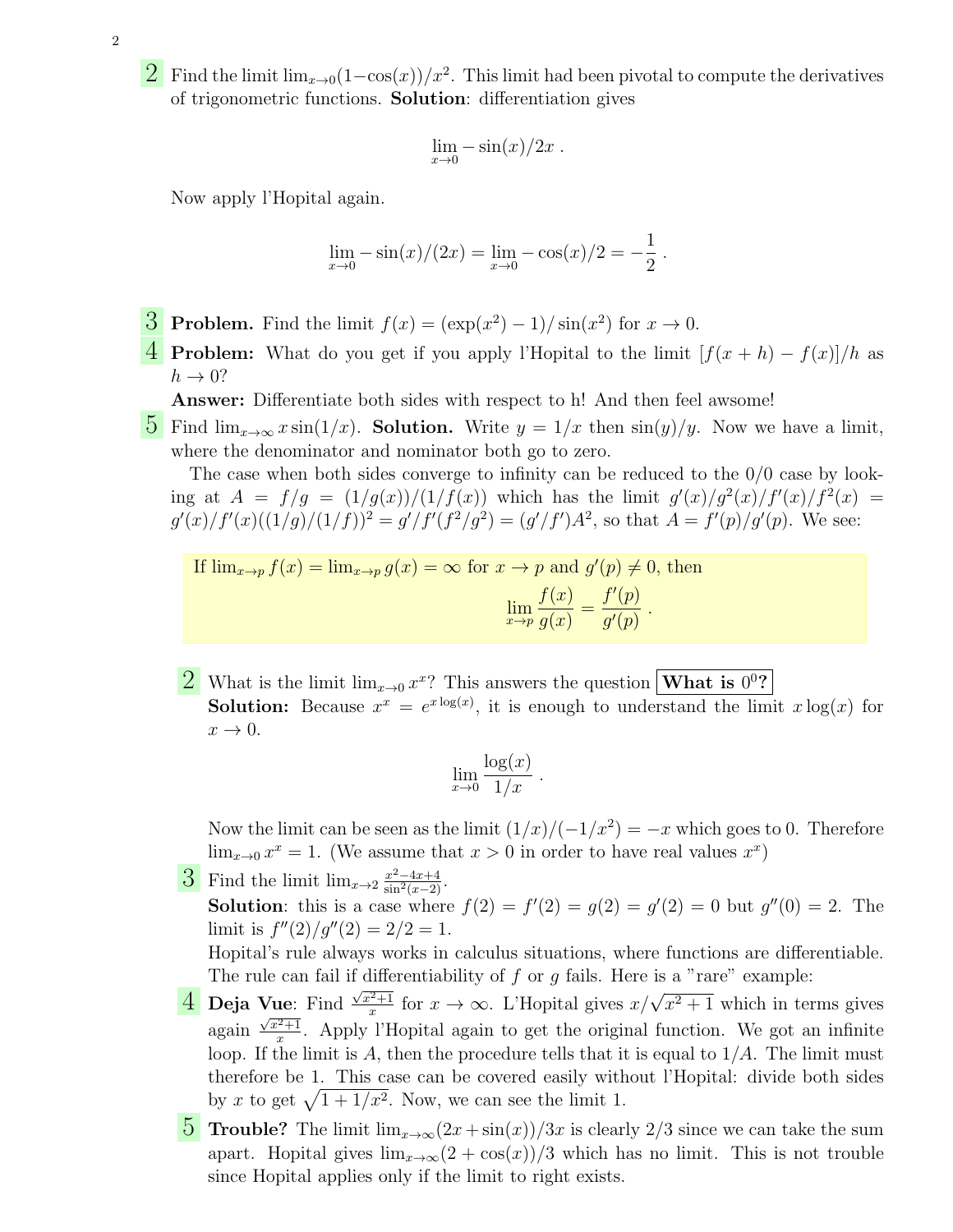## **History**

The "first calculus book", the world has known was "Analyse des Infiniment Petits pour l"intelligence des Lignes Courbes". It appeared in 1696 and was written by Guillaume de l'Hopital, a text if typeset in a modern font would probably fit onto 50-100 pages.<sup>1</sup> It is now clear that the mathematical content of Hopital's book is mostly due to Johannes Bernoulli: Clifford Truesdell write in his article "The New Bernoulli Edition", <sup>2</sup> about this "most extraordinary agreement in the history of science": l'Hopital wrote: "I will be happy to give you a retainer of 300 pounds, beginning with the first of January of this year ... I promise shortly to increase this retainer, which I know is very modest, as soon as my affairs are somewhat straightened out ... I am not so unreasonable as to demand in return all of your time, but I will ask you to give me at intervals some hours of your time to work on what I request and also to communicate to me your discoveries, at the same time asking you not to disclose any of them to others. I ask you even not to send here to Mr. Varignon or to others any copies of the writings you have left with me; if they are published, I will not be at all pleased. Answer me regarding all this ..." Bernoulli's response is lost, but a letter from l'Hopital indicates that it was quickly accepted. Clifford Truesdell also mentions that the book of l'Hopital has remained the standard for Calculus for a century.



<sup>1</sup>Stewart's book with 1200 pages probably contains about 4 million characters, about 12 times more than l'Hopital's book. It also contains more material of course. The OCR text of l'Hopital's book of 200 pages has 300'000 characters.

<sup>&</sup>lt;sup>2</sup>Isis, Vol. 49, No. 1, 1958, pages 54-62